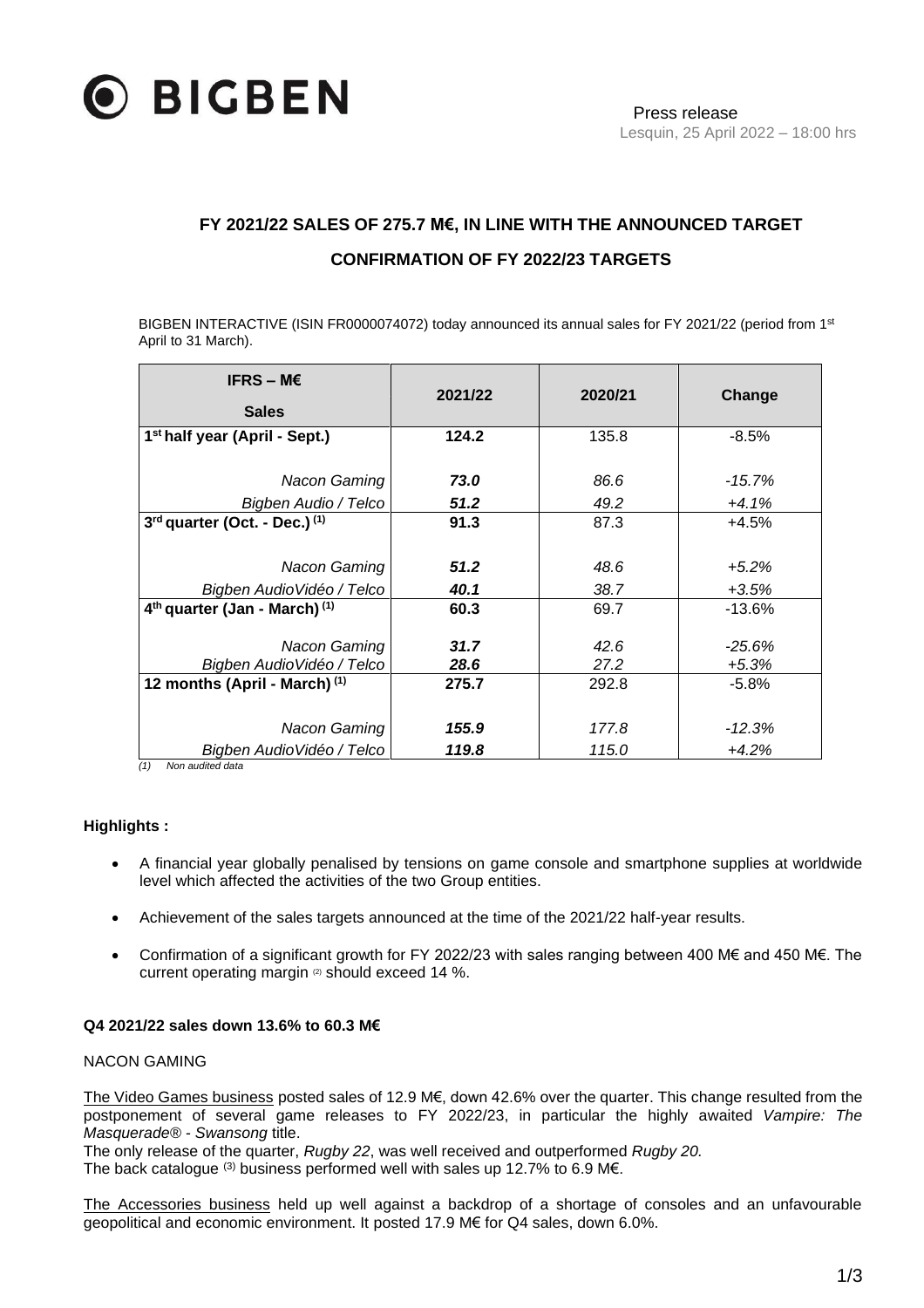#### BIGBEN AUDIOVIDEO/TELCO

The business unit posted a 5.3% increase in Q4 sales at 28.6 M€.

- Mobile Accessories sales grew by 1.2% over the period to 21.8 M€. The *Force Power®, Bigben® and Just*  Green® ranges continued to benefit from the removal of original chargers and pedestrian kits <sup>(4)</sup> from most new smartphones. The postponement of the release of several premium smartphones to April and May 2022 dampened the increase in accessory sales at the end of FY 2021/22. Sales through other distribution channels continue according to business plan.
- Audio/Video achieved Q4 sales of 6.7 M€ with the inclusion of Metronic compared to 5.8 M€ in FY 2020/21.

#### **2021/22 sales in line with the announced target**

Over the entire FY 2021/22 hallmarked by a business context disrupted by several external factors (shortage of components, delay in the release of new game controllers or smartphones, etc.), Bigben achieved sales of 275.7 M€ within the announced range. Due to slightly lower than expected Q4 sales, current operating income is expected to be between 19 M€ and 21 M€ for the full year.

#### **Ambitious targets confirmed for FY 2022/23**

#### NACON GAMING

The quantity and quality of the games expected for FY 2022/23 will have a "booster" effect on the activity of this new financial year.

Due to the high level of editorial activity (*Vampire: The Masquerade® - Swansong, Tour de France 2022* and *Pro Cycling Manager, Zorro The Chronicles,*), sales in Q1 2022/23 will be up sharply.

Following the acquisitions of Midgar Studio and Daedalic Entertainment, Nacon will further pursue its external growth strategy in order to strengthen its ability to develop new quality games internally.

#### BIGBEN AUDIOVIDEO/TELCO

In a market that could gradually return to normal in terms of components' availability and allow for the upcoming release of the latest smartphones driving the Accessories business, Bigben anticipates growth for FY 2022/23.

This target is driven in the Mobile Accessories business by several growth vectors:

- the launch by manufacturers of new ranges of smartphones without chargers and pedestrian kits (4) will continue to boost sales of the energy range and wireless headphones
- the continued deployment of the 5G network will encourage the renewal of the mobile fleet.

AudioVideo sales will benefit from the integration of Metronic over a full financial year and from synergies that are gradually being implemented.

In this context, the Bigben Group reiterates its target of achieving sales of between 400 M€ and 450 M€ in FY 2022/23 with a current operating margin in excess of 14 %.

Upon release of FY 2021/22 results on 30 May, the Bigben Group will detail its business plan for the current year.

*(2) COI rate = Current Operating Income as a percentage of sales = Current Operating Margin*

*(3) Back catalogue : games released in previous financial years*

*(4) Pedestrian kits refer to wired headphones for smartphones* 

## **Next Publication:**

**Annual Results 2021/22: 30 May 2022** (*Press release after close of the Paris stock exchange)*